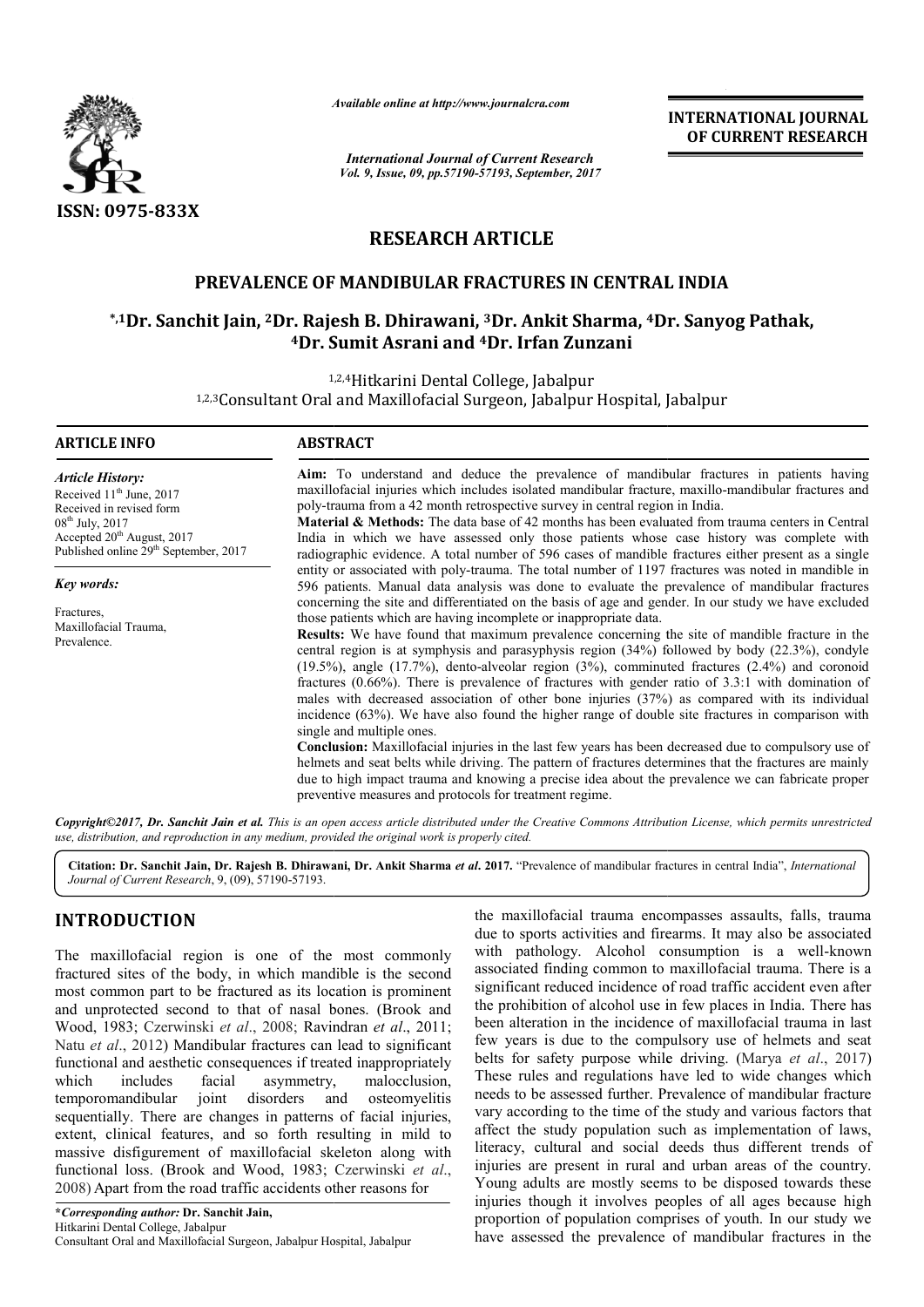central India region which are site and gender specific, associated with poly-trauma or present as a single entity. We have retrospectively assessed the records of 42 months from well-known centers in Central India which guides us about the injury patterns and thus proper management protocols can be fabricated.

### **MATERIALS AND METHODS**

We retrospectively studied the medical records from renowned centers located in Madhya Pradesh where the principle investigator is a consultant maxillofacial surgeon. We reviewed the medical records from the last 42 months from 2012 to 2016. A total number of 596 patients were included in the study. The patients were chosen in accordance to the inclusion and exclusion criteria mentioned as, all the patients were included irrespective of their age and gender and those which are having multiple fractures at different site are included in the study and the records of the patients were update. Those patients whose records are improper pertaining to their radiographs and history or there is a discrepancy in the records were excluded from the study and those who did not survived during their stay at the hospital. All the records were then re-evaluated for duplicity and few records were excluded from the study. The analysis of the data was after complete collection of the records. These records were then evaluated manually and tabulated and statistically analyzed and studied in detail.

### **RESULTS**

The total number of patients whose reports were complete only were included in the study. After analysis of case sheets of about 1031 patients only 596 were included in the study. The remaining case sheets were found to be incomplete or there were missing radiographic data to support the history. On detailed analysis of the details in attempt to find the sexual predilection it was noted that out of 596 patients only 137 patients were females and the remaining 459 patients were male. We have calculated the site specific prevalence in total (Table 1, Figure 1). The details further signified the male female ratio to be 3.3:1 in the central region of the India (Figure 2). The age ranged from 5 to 78 years with a mean age of 32 years in the collected data. Hence it was conclusive that most of the patients are of young to middle age and gender specific and demonstrated in Table 2 and Table 3. Among them in males "symphysis and parasymphysis" fractures are more common and in females "body" region has a higher value. Then site specific analysis of the fractures was done to find out the exact incidence of the fractures in patients. The most common fracture involving the mandible was found to be that of symphysis and parasymphysis region to which the percentage of its incidence calculated was 34%. This was owing to fact of projected location of the mandible and the direct injury to the symphyseal region. This was followed by fracture of the body region having the incidence of 22.3%. Fracture of condylar process of the mandible has the incidence of 19.5% mostly as a result of "Wishbone Effect". Prevalence of angle region fracture is 17.7% which also contributes to the higher rate of occurrence in site specific analysis. The dentoalveolar (3%), comminuted (2.4%) and coronoid process (0.66%) fracture has relatively a lower rate of occurrence. A total number of 1197 fractures were noted in 596 cases where were included in the study for documentation from the retrospective analysis of the records out of which 756 (63%) are of mandibular fractures only and 441 (37%) are associated with other bone fractures thus falls in the category of polytrauma, (Figure 3) mostly these incidences are caused due to road traffic accidents but are also resulted from falls, assaults, sports injuries and firearm injuries. There is a higher percentage of double fractures as compared to the others which depicts' the counter coop mechanism thus condylar fractures are closely related to fractures in symphyseal and parasymphyseal region. (Table 4)

**Table 1. Prevalence of mandibular fractures in central India (including both male and female)**

| S. No. | Site of fracture          | Number of fractures | percentage |
|--------|---------------------------|---------------------|------------|
|        | Symphysis and             | 409                 | 34%        |
|        | Parasymphysis Fracture    |                     |            |
| 2.     | Body fractures            | 267                 | 22.3 %     |
| 3.     | Condylar fractures        | 234                 | 19.5%      |
| 4.     | Angle fracture            | 213                 | $17.7\%$   |
| 5.     | Dentoalveolar fractures   | 37                  | $3\%$      |
| 6.     | Comminuted fractures      | 29                  | $2.4\%$    |
| 7      | Coronoid process fracture | 8                   | $0.66\%$   |

**Table 2. Prevalence of mandibular fractures in central India among males: 916 fractures**

| S. No.           | Site of fracture          | Number of fractures | Percentage |
|------------------|---------------------------|---------------------|------------|
| 1.               | Symphysis and             | 349                 | 38.10%     |
|                  | Parasymphysis Fracture    |                     |            |
| 2.               | <b>Body fractures</b>     | 153                 | 16.70%     |
| 3.               | Condylar fractures        | 178                 | 19.43%     |
| $\overline{4}$ . | Angle fracture            | 195                 | 21.29 %    |
| 5                | Dentoalveolar fractures   | 15                  | 1.64%      |
| 6.               | Comminuted fractures      | 21                  | 2.29%      |
|                  | Coronoid process fracture |                     | $0.55\%$   |

**Table 3. Prevalence of mandibular fractures in central India among females: 281 fractures**

| S. No. | Site of fracture          | Number of fractures | Percentage |
|--------|---------------------------|---------------------|------------|
|        | Symphysis and             | 60                  | 21.3%      |
|        | Parasymphysis Fracture    |                     |            |
| 2.     | Body fractures            | 114                 | 40.5%      |
| 3      | Condylar fractures        | 56                  | 19.9%      |
| 4.     | Angle fracture            | 18                  | $6.4\%$    |
| 5.     | Dentoalveolar fractures   | 22                  | 7.8%       |
| 6      | Comminuted fractures      | 8                   | 2.8%       |
|        | Coronoid process fracture |                     | $1.7\%$    |

**Table 4. Incidence in accordance with the number of fractures**

| Single   | Double   | Multiple  | Communicated | Dentoalveolar |
|----------|----------|-----------|--------------|---------------|
| fracture | fracture | fractures | fracture     | fracture      |
| 63       | 379      | 88        | 29           | 37            |



**Figure 1. Site specific prevalence**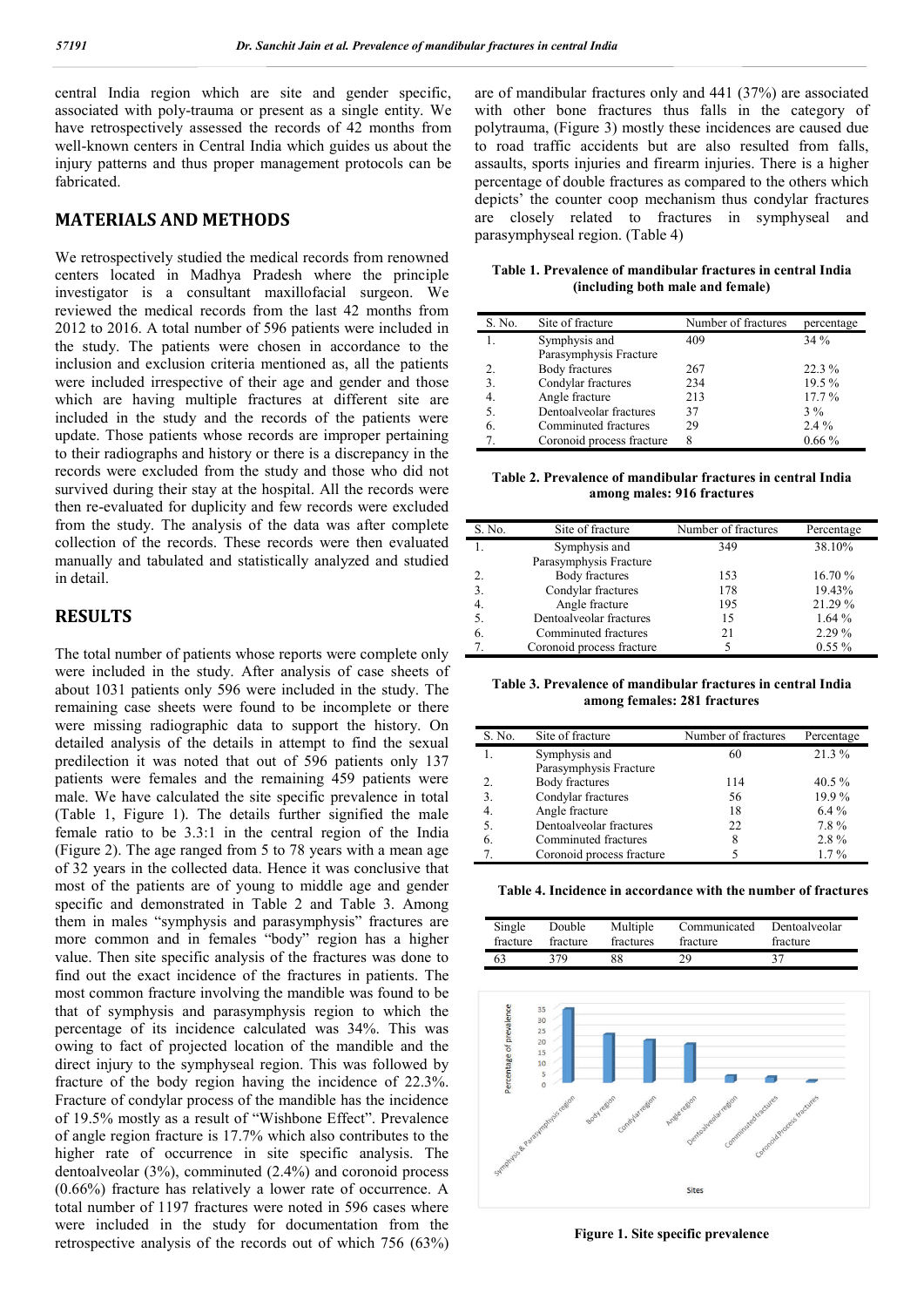

**Figure 2. Male : Female - 3.3:1**





#### **DISCUSSION**

Mandible is the  $2<sup>nd</sup>$  most common bone to be fractured in the maxillofacial skeleton after the nasal bone due to trauma pertaining to the same region. (Brook and Wood, 1983; Czerwinski *et al*., 2008) They can lead to significant complication if remain untreated in which malocclusion can be regarded as the early one and osteomyelitis as late. Subsequently, mandibular fracture prevalence and sequel have diminished because of the compulsory use of helmets and seat belts which were enforced by the law. Magnitude of force has a potent influence on the multiple fracture site in the mandible owing to the formation of the tensile strain at different sites. (Kuroda *et al*., 2009) Condyle fracture accounts for approximately 30% and 37% of mandible fracture in dentulous mandible patients and edentulous mandible patients, respectively which are the results of high magnitude of force. Complications associated with it are non-union or malunion, malocclusion, TMJ dysfunction (derangement & ankylosis), growth disorders and facial asymmetry, condyle resorption, nerve injury and infection. (Kang-Young Choi *et al*., 2012) In children the development centers of the mandible are condylar processes thus can be treated conservatively. (Kuroda *et al*., 2009; Zhou *et al*., 2014) The most prominent site of mandible being the symphyseal and parasymphyseal region is more prone to fracture and the same has been depicted in our study. There has been various studies in the past which were done to analyze the incidence and pattern of fractures that are seen in any region. Studies have also assessed the incidence of mandibular fracture in different parts of the world and their relationship with various cultural behavior pattern and etiology of the trauma. In Northern part of India the mean age range of the patient is  $21 - 30$  years having mandibular fractures with the commonest site being parasymphysis and also with a

combination of subcondyle and has a male predominance which is noted in our study too. (Natu *et al*., 2012; Hu Weihsin *et al*., 2014) In the central part of India our study revealed that the ratio of male to female ratio has been 3.3:1 where as in southern part of India a prospective study revels male predominance with a ratio of 4.1: 1. (Ravindran *et al*., 2011) This is found in sync with the usage of the helmets which were made compulsory by the law makers as the other study was conducted before making the law. The males in almost all the studies are predominant. A 12 year retrospective study in Gujarat (India) on 4437 patients shows that most of the patients were male with main causes of road traffic accidents and interpersonal violence. (Hu Weihsin *et al*., 2014) The most common cause of the fractures in almost all Indian studies still remain to be road traffic accident. The studies of incidence carried outside India revealed increase in incidence of violence among young adults in addition to a lower drinking again Quebec may be partly responsible for the increased incidence of alcohol use in young assault victims. (Czerwinski *et al*., 2008) London a retrospective study was carried out on 1261 patients in which the common site of fracture was angle with a male female ratio to be 6.6:1 and the peak incidence was found to be at 30 years of age for both males and females which again was similar to the incidence observed in our study. (Arif Rashid *et al*., 2013) Most of the studies shows that there is male predominance in mandibular fractures with an average age of 20 to 40 years (Barde *et al*., 2014; Giri *et al*., 2015) Apart from the road traffic injuries various other as observed in other studies carried out in different part of the world. In Tasmania (Australia) the main cause of mandibular fractures reviewed to be assault followed by sports injuries, falls and the last contributing cause was road crashes which shows improvement in road safety rules. (Verma and Chamber, 2015) This should be taken up by all other countries and reduce the incidence of trauma. Wilson et.al conducted study in a British city, in their study they have concluded that assault is the most common cause of mandibular fracture which was also observed by Kyung-Pil Park et.al in their study in the Seoul metropolitan region where assault was at  $2<sup>nd</sup>$  place next to fall as etiology. (Wilson *et al*., 2016; Park *et al*., 2015) There is a close relationship between the specific site fractures and associated soft tissue injuries and among different fracture sites which remained almost common in almost all studies carried out.

#### **Conclusion**

Understanding the epidemiology of mandibular fracture allows us to more effectively target our preventive efforts and reorganize current trauma evaluation practices. Mandibular fractures are frequently associated with another major facial or other organ system injury. These potentially life-threatening injuries must be aggressively diagnosed by individuals with appropriate training. Proper implementation and following of traffic rules for safety has an outstanding effect in the reduction of maxillofacial injuries.

#### **REFERENCES**

- Arif Rashid, Josiah Eyeson, Diana Haider, Daniel van Gijn, Kathleen Fan, 2013. Incidence and patterns of mandibular fractures during a5-year period in a London teaching hospital. *Br J Oral Maxillofac Surg*., 51:794–798.
- Barde D, Mudhol A, Madan R, 2014. Prevalence and pattern of mandibular fracture in Central India, *Natl J Maxillofac Surg*., 5(2):153-6.